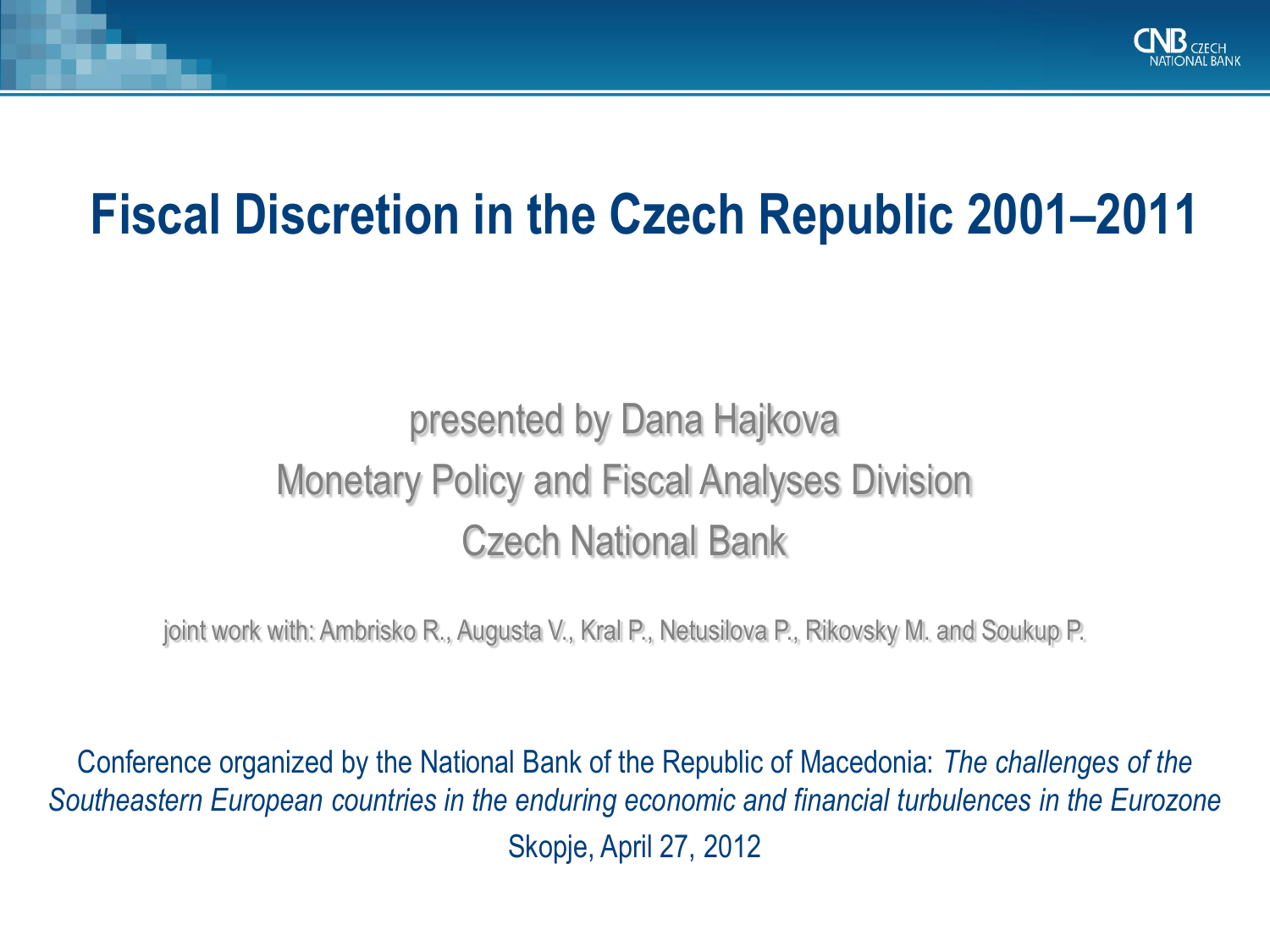# A short introduction of Czech fiscal policy



**General government deficit (% GDP)**

1997 1998 1999 2000 2001 2002 2003 2004 2005 2006 2007 2008 2009 2010 2011

cyclical component structural component was total deficit

- Persistent deficits caused by structural factors
- A "boom-bust" policy, discretionary measures
- Pro-cyclicality, especially in good times (?)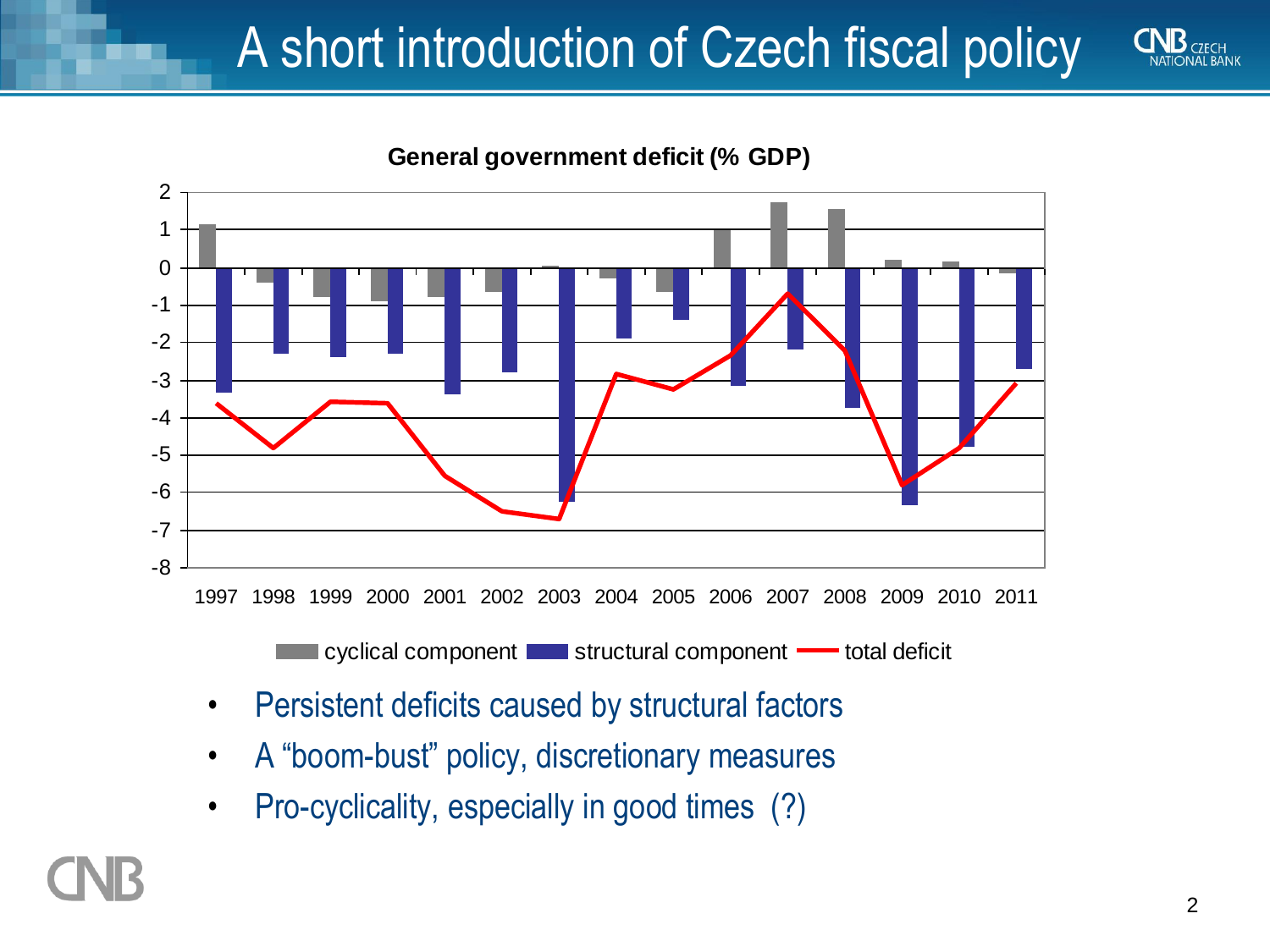![](_page_2_Picture_1.jpeg)

### • **Central bank's point of view**

- Fiscal outlook as a part of macroeconomic forecast:
	- fiscal measures→GDP→inflation→MP interest rates
- What are the impacts of fiscal measures?
- **Economic policy point of view**
	- Does the fiscal policy play the stabilisation role?

### **→ Analysis of discretionary measures**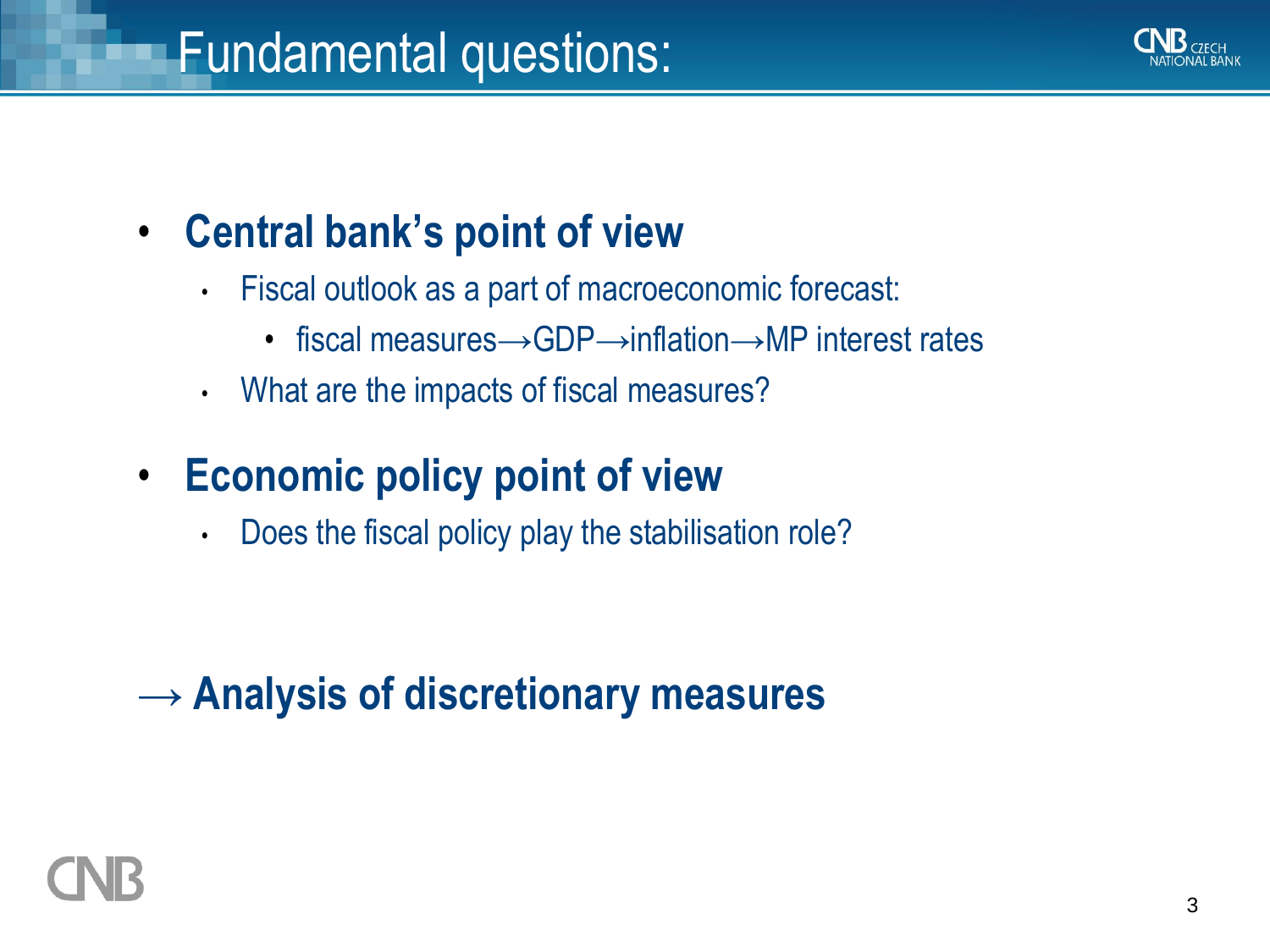# Three methods to identify fiscal discretion in data

![](_page_3_Figure_1.jpeg)

**Top down: fiscal stance (% GDP)**

■ fiscal stance ESCB ■ fiscal stance EC

2001 2002 2003 2004 2005 2006 2007 2008 2009 2010 2011

Revenue discretion > 0 : higher revenue compared to the situation without any discretionary action.

Expenditure discretion > 0: higher expenditure compared with the estimated trend (E1 = deviation from the trend of adjusted total expenditures, E2 = deviation from the trend of the share of adjusted total expenditure to GDP)

### **\*top-down \*filtering**

![](_page_3_Figure_5.jpeg)

![](_page_3_Figure_6.jpeg)

-5 -4 -3 -2 -1 0 1 2 3 4 5

> The fiscal stance is the year-on-year change in the structural balance adjusted for one-off and extraordinary operations. Positive values indicate fiscal restriction, negative values indicate fiscal expansion.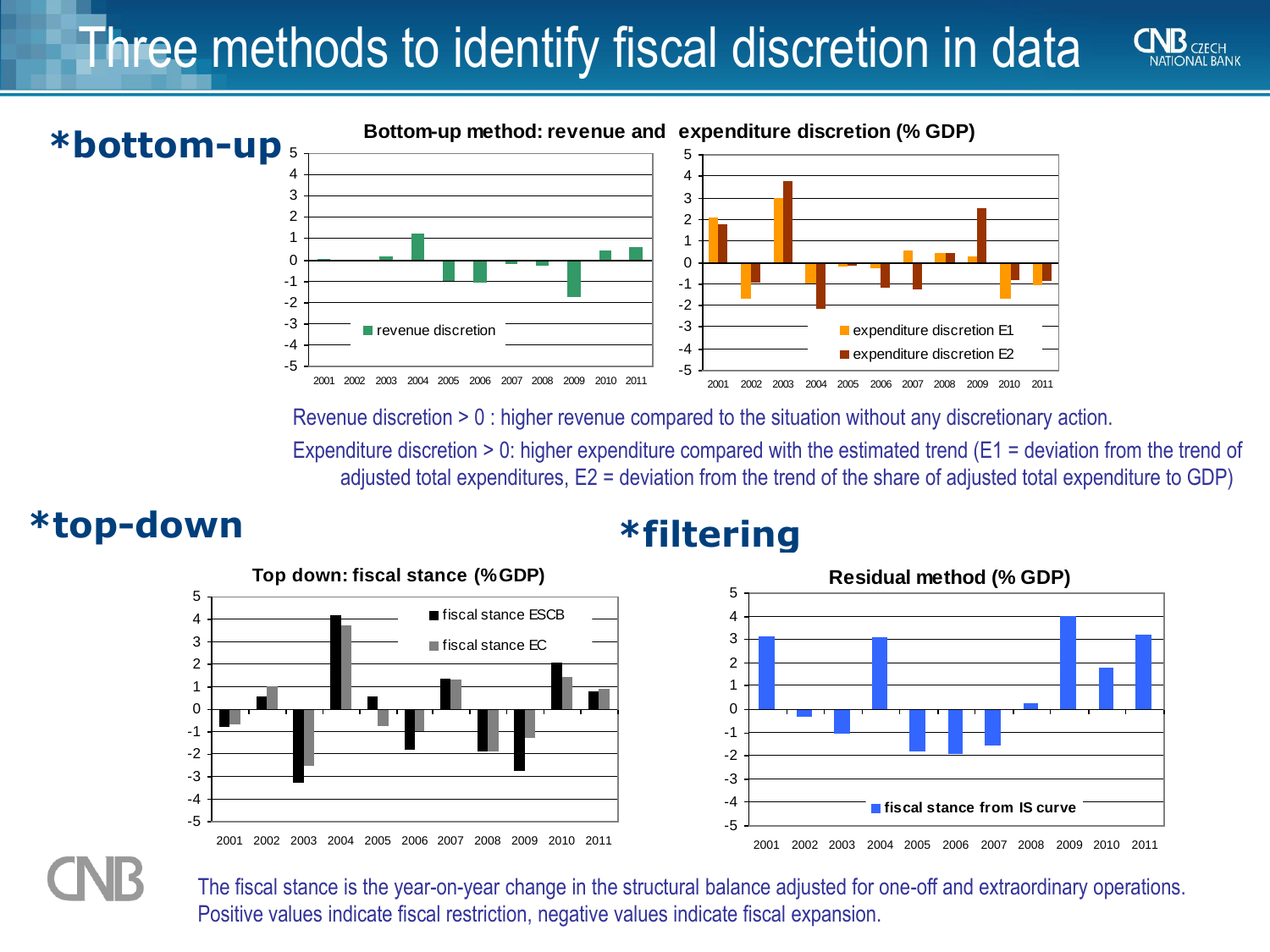![](_page_4_Picture_1.jpeg)

### **Average of bottom-up and top-down methods compared with filtering (% real GDP)**

![](_page_4_Figure_3.jpeg)

Positive values = fiscal expansion, negative values = fiscal restriction.

R1 = revenue discretion using IMF multipliers;

R2 = revenue discretion using revenue multiplier of 0.6 for all revenue categories.

E1 = deviation from the trend of adjusted total expenditures

 $E2$  = deviation from the trend of the share of adjusted total expenditure to GDP.

TD = fiscal discretion identified by the topdown method.

| Average discretion R1 - E2 and TD |  |
|-----------------------------------|--|
| Average discretion R2 - E2 and TD |  |
| Residual method                   |  |
|                                   |  |

- All methods tell **qualitatively the same story**, individual fiscal packages in accord:
	- 2009 (anti-crisis package) impact +0.9–1.5 % of GDP
	- 2010 (austerity package) impact between -0.8 and -1.1 % of GDP
	- 2011 (further consolidation) impact between -0.5 and -0.7 % of HDP
- Exception: residual method in 2001 and 2009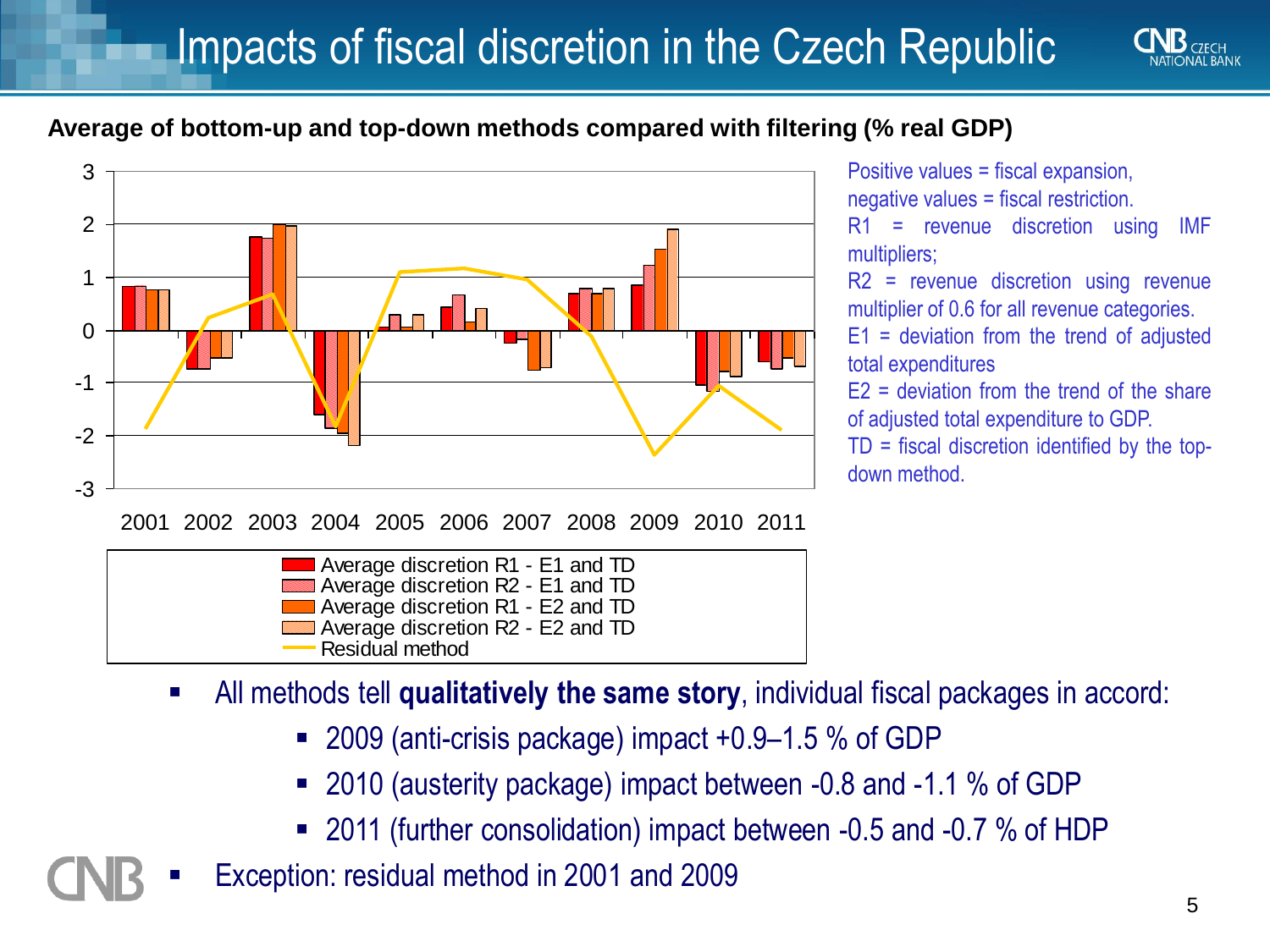![](_page_5_Picture_1.jpeg)

![](_page_5_Figure_3.jpeg)

2001 2002 2003 2004 2005 2006 2007 2008 2009 2010 2011

- Fiscal policy **predominantly pro-cyclical** (in 2002, 2004–2006, 2008, 2010–2011).
- Counter-cyclical discretion (2001, 2003, 2007 and 2009)
- **EXP** Correlations between the impacts of fiscal discretion with the output gap in statistically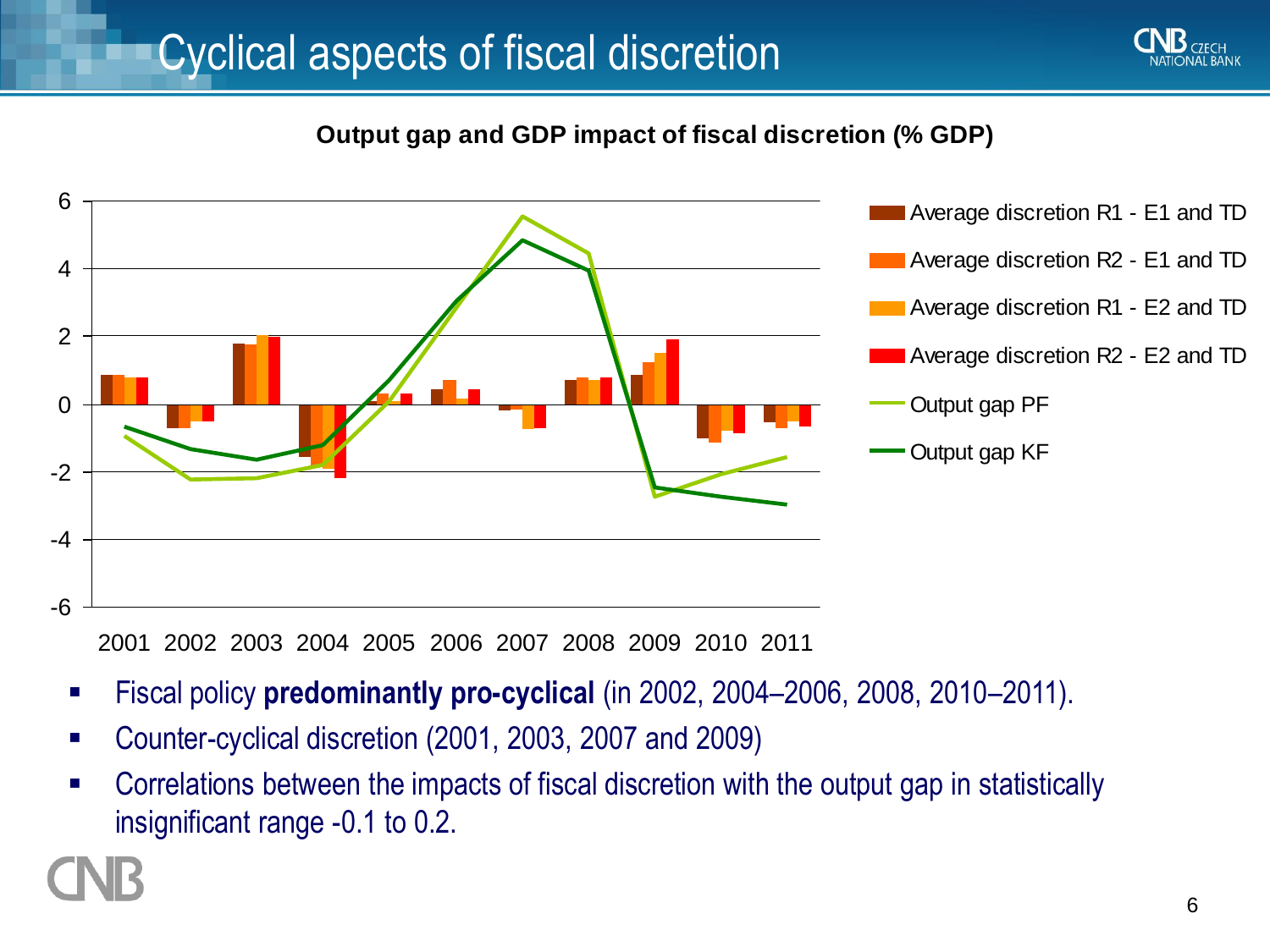![](_page_6_Picture_1.jpeg)

### • **Situation:**

- Need to fulfil EDP commitments
- Positive surprise in notifications
- **Policy choices:**

### • **Strong fiscal restriction continued**

- + decrease in country risk-premium (?)
- + expected by the markets (?)
- restrains the economy
- not expected by the markets (?)

## • **Allow for some counter-cyclicality of fiscal policy**

+ more easy for the economy

- expansion of deficit and debt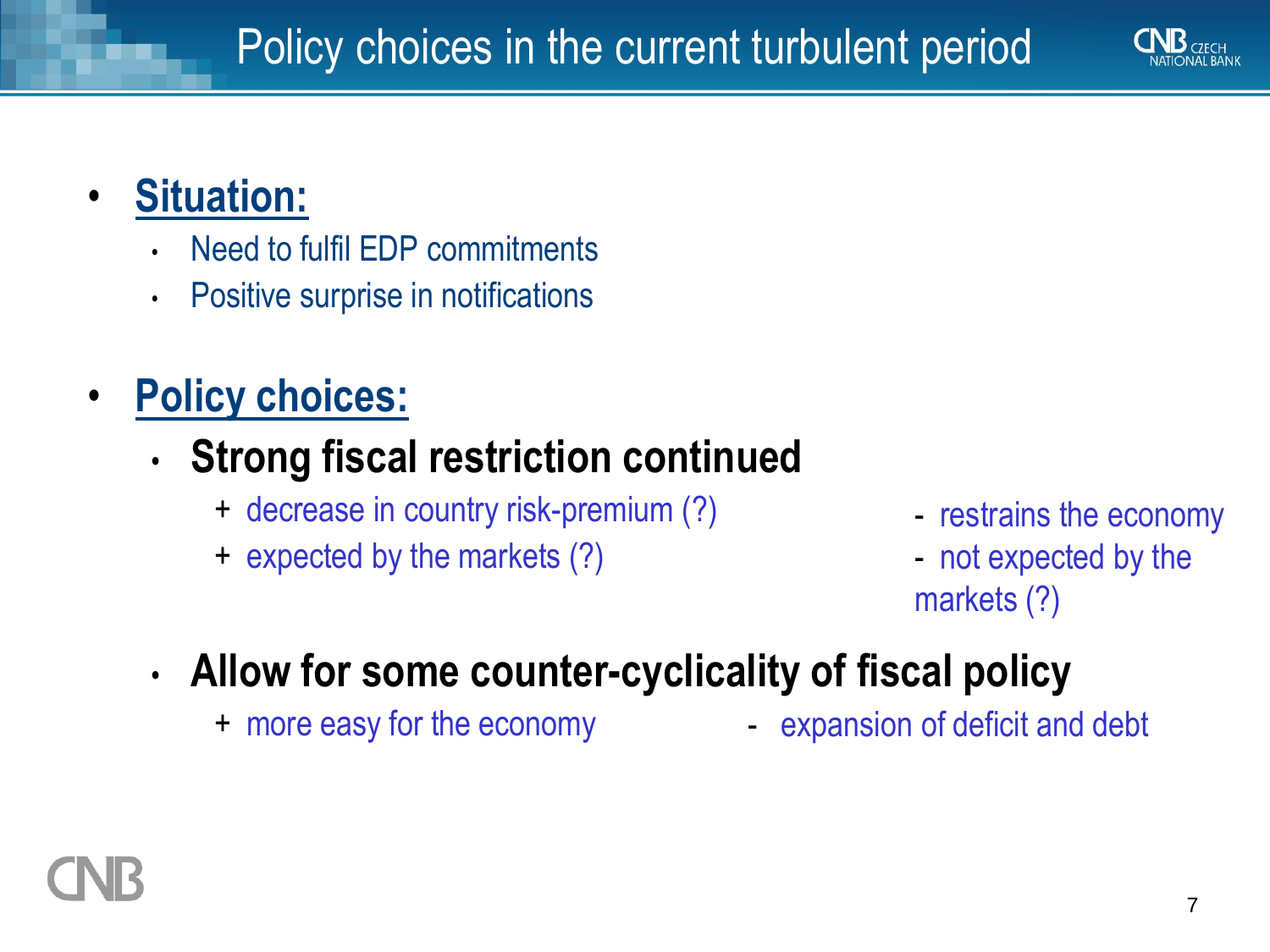![](_page_7_Picture_0.jpeg)

- Fiscal discretion in the Czech Republic:
	- quite intensively used
	- had significant real impacts
- A "boom-bust" policy
- Without systematic link to the cycle:
	- periods of desired counter-cyclical effects have been short,
	- while periods of destabilizing pro-cyclical effects were in some cases prolonged.
- The Czech fiscal policy did not establish sufficient reserves in good years
	- $\rightarrow$  a room for effective use of fiscal discretion in a prolonged slowdown is missing
	- $\rightarrow$  currently this leads to a pro-cyclical fiscal consolidation